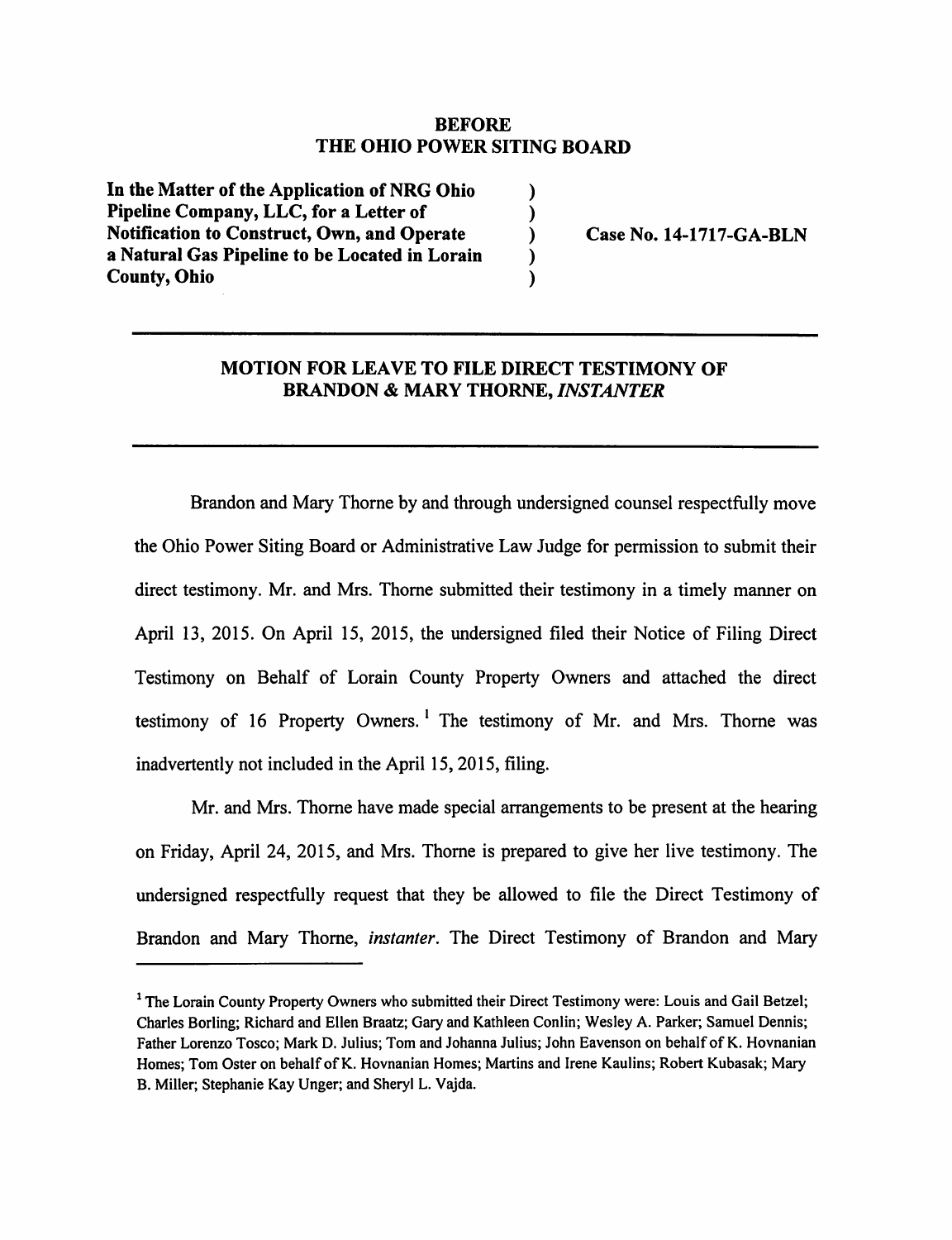Thorne is attached hereto as Exhibit "A" and incorporated herein by referenced as if fully rewritten.

Respectfully submitted,

GOLDMAN & BRAUNSTEIN, LLP

**Isl** Michael Braunstein Michael Braunstein (0060898) Braunstein@GBlegal.net

**Isl** William A. Goldman WilliamA. Goldman (0031362) Goldman@GBlegal.net

Clinton P. Stahler (0092560) Stahler@GBlegal.net Of-Counsel to Crabbe, Brown & James, LLP 500 South Front Street, Suite 1200 Columbus, OH 43215 (614)229-4540/Telephone (614)229-4568/Facsimile **Attorneys for Lorain County Property Owners** 

#### *CERTIFICATE OF SERVICE*

I hereby certify that a true and accurate copy of the foregoing **MOTION FOR LEAVE TO FILE DIRECT TESTIMONY OF BRANDON & MARY THORNE, INSTANTER** has been filed with the Public Utilities Commission of Ohio and has been served upon the following parties via electronic mail this  $22^{ND}$  day of April 2015.

> **Isl Michael Braunstein** Michael Braunstein (0060898)

## *PARTIES SERVED [SEE FOLLOWING PAGE)*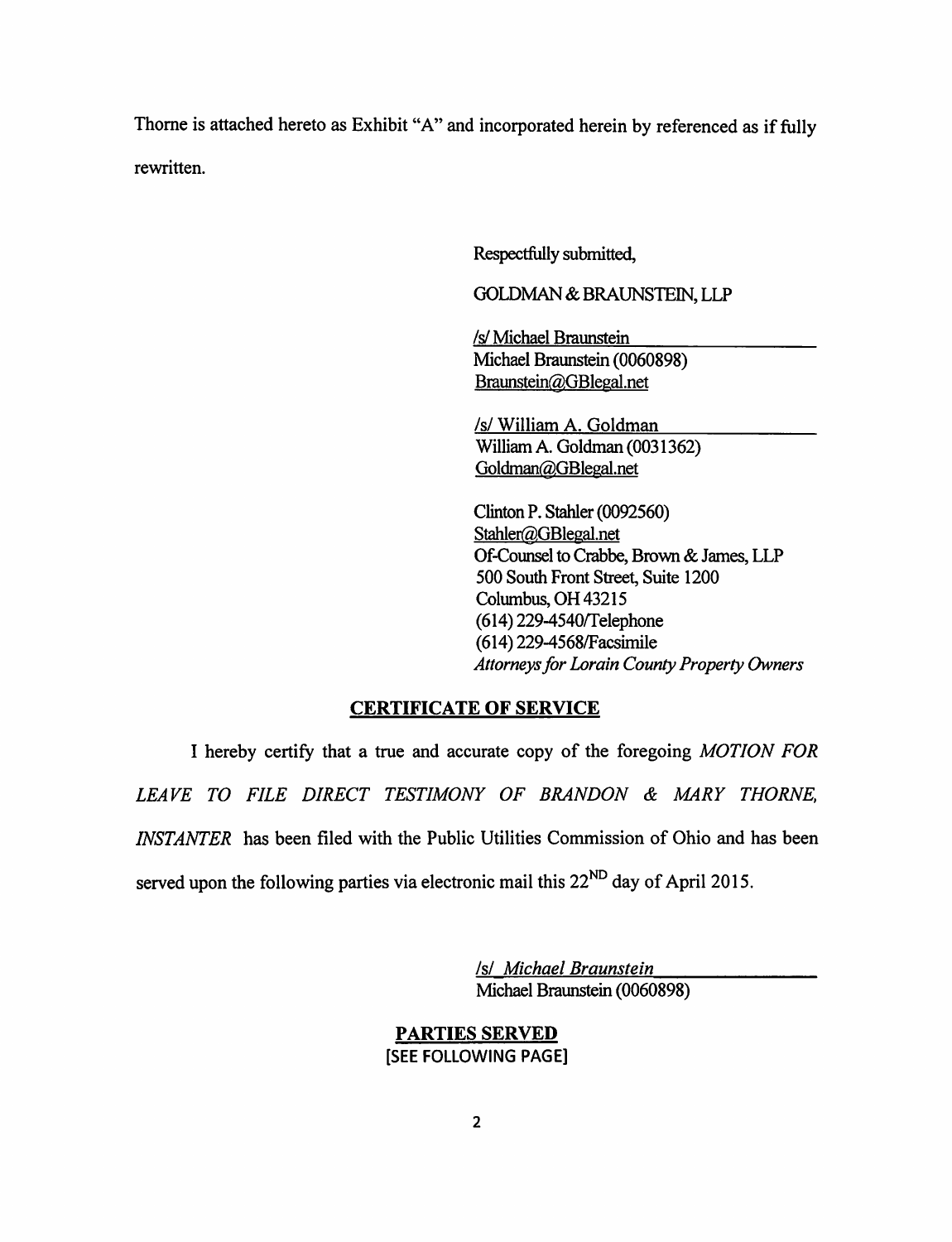*John Jones Ohio Power Siting Board 180 East Broad Street, 6th Floor Columbus, Ohio 43215 JoIm.Jones@puc.state.oh.us*

*SallyW.Bloomfield Dylan F. Borchers Teresa Orahood Thomas O'Brien Bricker&Eckler,LLP 100 South Third Street Columbus, Ohio 43215-4291 sbloomfield@bricker.com dborchers@frricker.com torahood@bricker.com tobrien@bricker.com*

*Robert J. Schmidt, Jr.* Lawrence Bradfield Hughes *Porter, Wright, Morris & Arthur, LLP 41 South High Street Columbus, Ohio 43215*  $rschmidt@porterwright.com$ *bhughes@porterwright.com*

*Anne Rericha First Energy Service Company 76 South Main Street Akron, Ohio 44308 arericha@firstenergycorp.com*

*Matt Butler Public Utilities Commission ofOhio 180 East Broad Street Columbus, Ohio 43215 Matthew.Bufler@puc.state.oh.us*

*SandraCoffey Public Utilities Commission ofOhio 180 East Broad Street Columbus, Ohio 43215 Sandra.Coffev@puc.state.oh.us*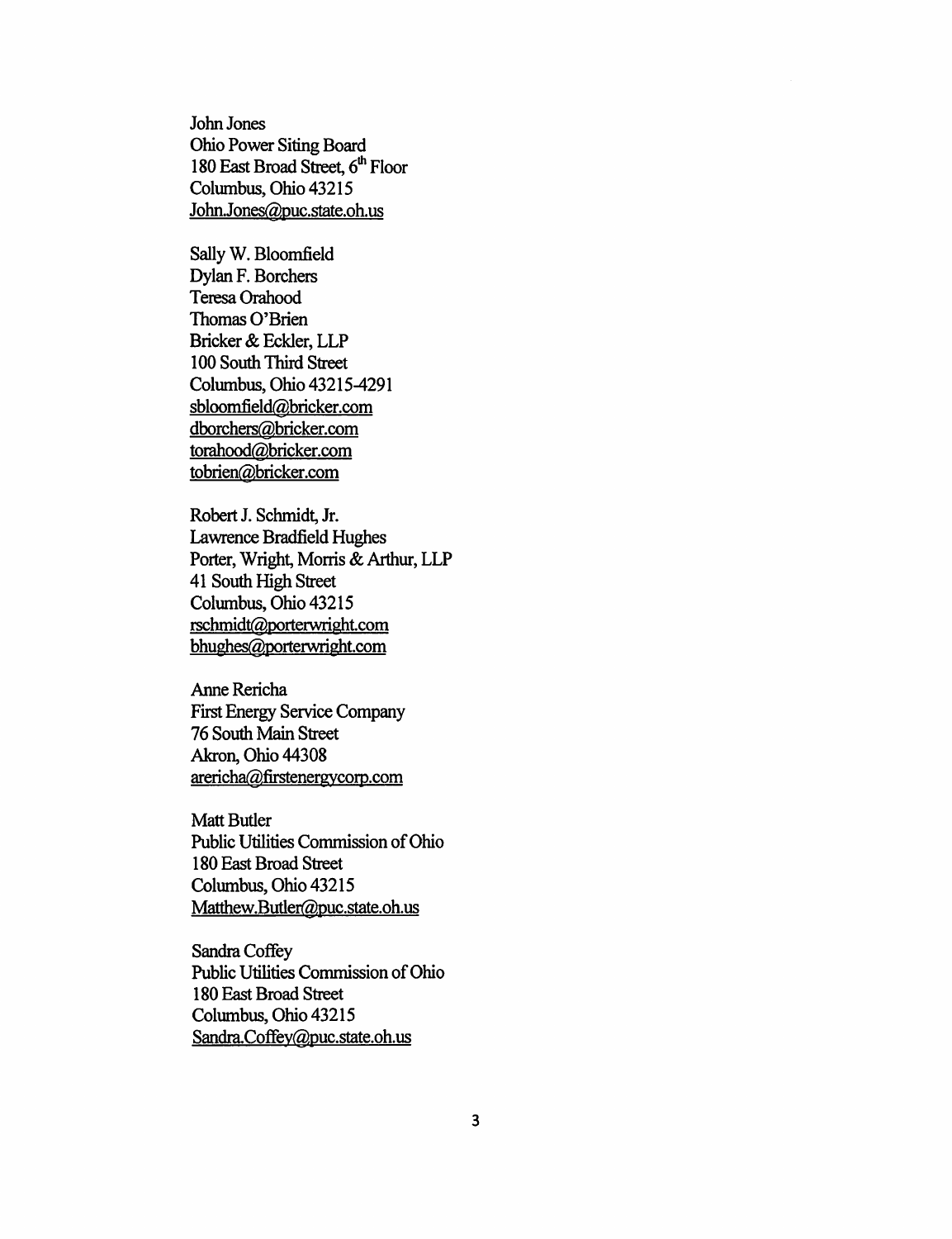### *BEFORE THE OHIO POWER SITING BOARD*

In the Matter of the Application of NRG Ohio Pipeline ) Company LLC for Approval of a Letter of Notification )<br>For the Avon Lake Gas Addition Project in Lorain For the Avon Lake Gas Addition Project in Lorain (Case No. 14-1717-GA-BLN) County, Ohio )

## *DIRECT TESTIMONY OF*

# *Brandon & Mary Thorne*

*April 13, 2015*

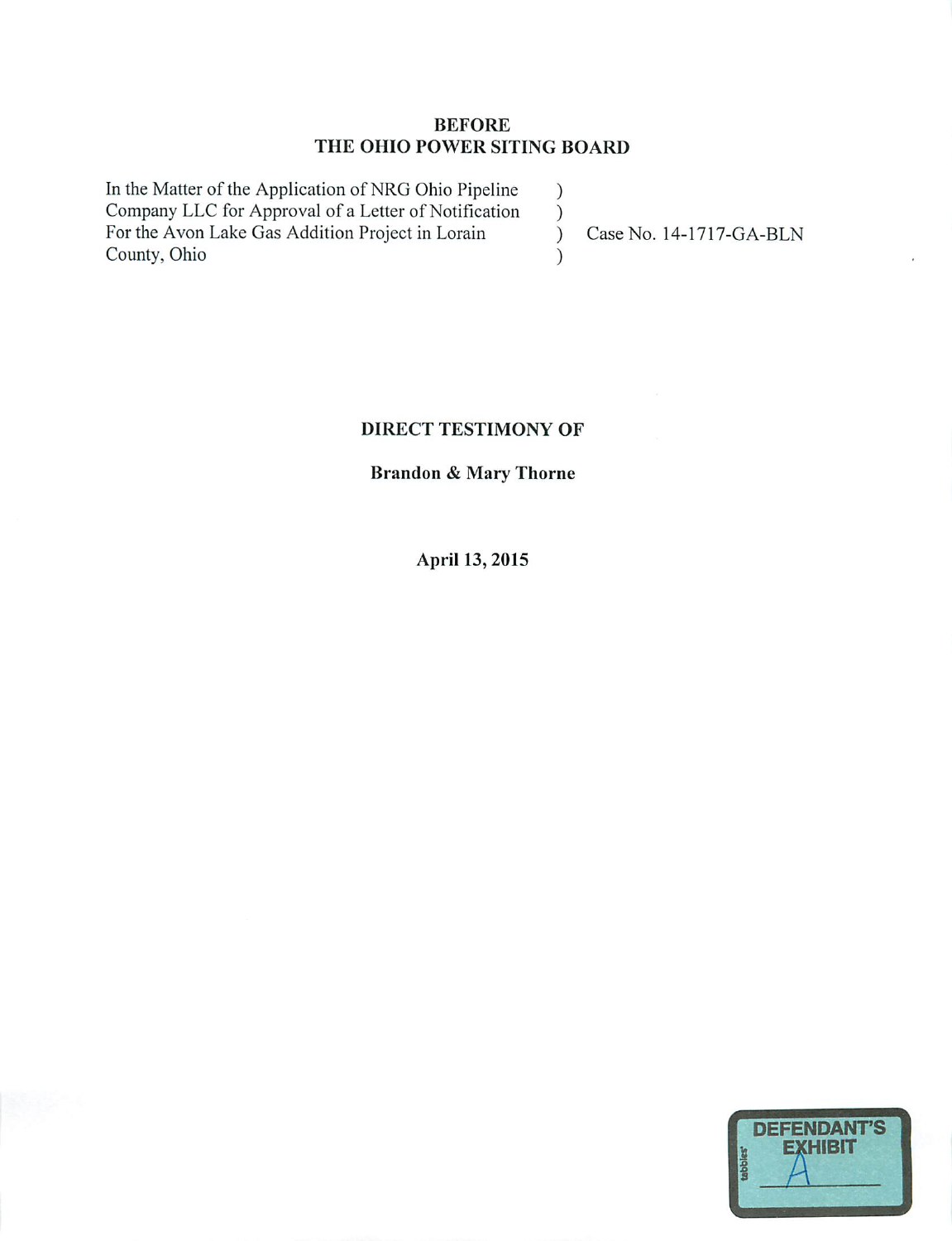| 1                | (1)                    | Please state your name.                                                    |  |
|------------------|------------------------|----------------------------------------------------------------------------|--|
| $\overline{2}$   |                        | Brandon and Mary Thorne                                                    |  |
| 3                | (2)                    | What is your address?                                                      |  |
| 4                |                        | 37570 Eagle Nest Dr. Grafton, OH 44044                                     |  |
| 5                | (3)                    | Has NRG filed an appropriation suit against you?                           |  |
| 6                |                        | Yes                                                                        |  |
| $\boldsymbol{7}$ | (4)                    | Do you own the property NRG seeks to acquire?                              |  |
| 8                |                        | Yes                                                                        |  |
| 9                | (5)                    | Do you currently have a mortgage on that property?                         |  |
| 10               |                        | Yes                                                                        |  |
| 11               | (6)                    | Is there a house on the property?                                          |  |
| 12               |                        | Yes                                                                        |  |
| 13               | (7)                    | Do you reside on that property?                                            |  |
| 14               |                        | Yes                                                                        |  |
| 15               | (8)                    | How long have you resided there?                                           |  |
| 16               |                        | 5 years 8 months                                                           |  |
| 17               | (9)                    | Who else resides there?                                                    |  |
| 18               |                        | Our children.                                                              |  |
| 19               | (10)                   | Have you been shown diagrams of the proposed pipeline right-of-way on your |  |
| 20               | property?              |                                                                            |  |
| 21               |                        | Yes                                                                        |  |
| 22               | (11)                   | What are your primary concerns regarding NRG's use of your property for a  |  |
| 23               | pipeline right-of-way? |                                                                            |  |

 $\sim 10^{11}$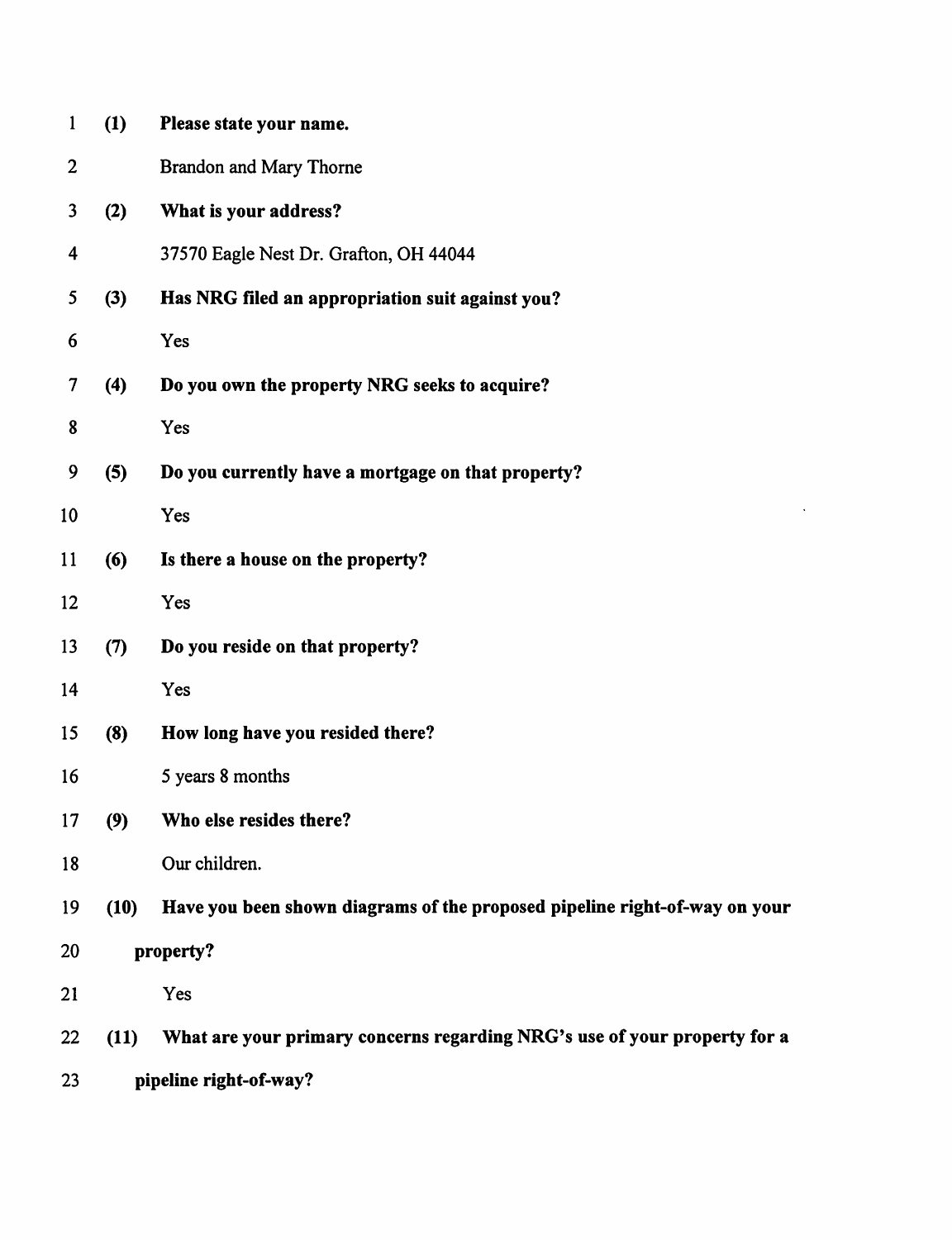| 24 |      | a. Safety – family, children, personal property;                                           |
|----|------|--------------------------------------------------------------------------------------------|
| 25 |      | b. Real Property value;                                                                    |
| 26 |      | c. Aesthetic damage, tree removal, etc.;                                                   |
| 27 |      | Disruption during construction; and<br>d.                                                  |
| 28 |      | e. Future disruption.                                                                      |
| 29 | (12) | In your opinion, how will the pipeline positively or negatively impact you and your        |
| 30 |      | property?                                                                                  |
| 31 |      | It will negatively affect our property value and make it difficult to sell our house to a  |
| 32 |      | future homebuyer. Also the aesthetic value will decrease because currently the trees block |
| 33 |      | the power lines, which will further decrease devalue our property. Furthermore, it will    |
| 34 |      | affect our children, as they will not have all the trees and grassy areas to play. It will |
| 35 |      | disrupt their daily lives while trying to sleep with loud noises during the construction.  |
| 36 | (13) | Have you had any direct contact with NRG or its land agents regarding the pipeline         |
| 37 |      | project?                                                                                   |
| 38 |      | Yes, until we hired a lawyer.                                                              |
| 39 | (14) | Describe those conversations.                                                              |
| 40 |      | Conversations involved informing us that we have to allow them to take our property,       |
| 41 |      | price negotiations, and diagrams of our property and where they want to work.              |
| 42 | (15) | Did NRG demonstrate receptiveness to the concerns you raised? Please explain.              |
| 43 |      | No. They are not offering a fair price. They want to take our entire back yard where are   |
| 44 |      | children play, trees and privacy. They also want to put a temporary access road in our     |
| 45 |      | yard for which we refuse due to our young children.                                        |
| 46 | (16) | Do you have any further comments?                                                          |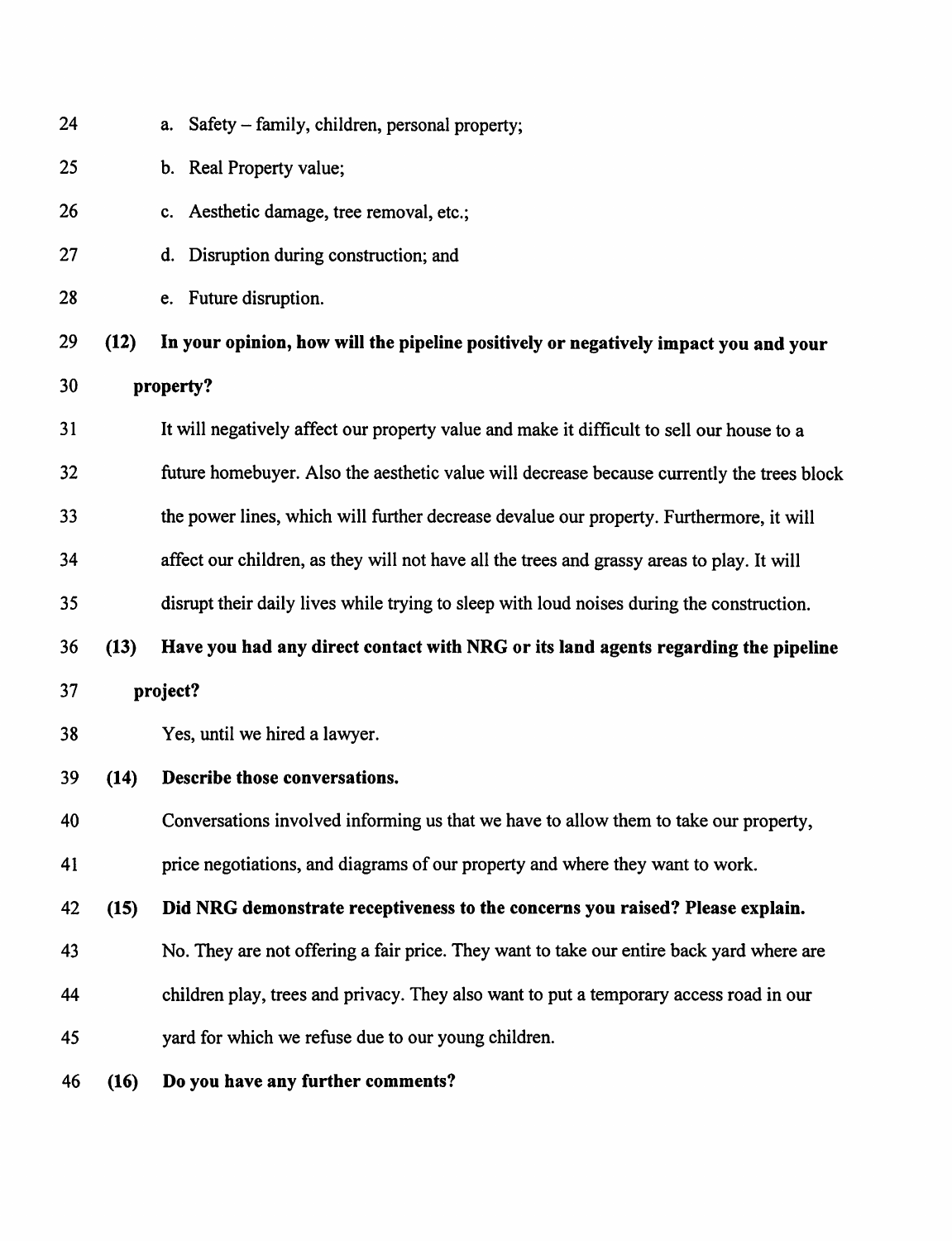| 47 |           | It's a shame that the company insists tearing up this small, quiet neighborhood when      |  |
|----|-----------|-------------------------------------------------------------------------------------------|--|
| 48 |           | there are other routes around the neighborhood that they can go instead, which also would |  |
| 49 |           | involve less amounts of trees and personal property being destroyed permanently.          |  |
| 50 | (17)      | Please indicate whether your property has woodlands that will be affected by the          |  |
| 51 | pipeline. |                                                                                           |  |
| 52 |           | Yes, we have plenty of woodlands affected by this pipeline.                               |  |
| 53 | (18)      | Please indicate whether your property has wetlands that will be affected by the           |  |
| 54 | pipeline. |                                                                                           |  |
| 55 |           | No, I do not believe we have wetlands.                                                    |  |